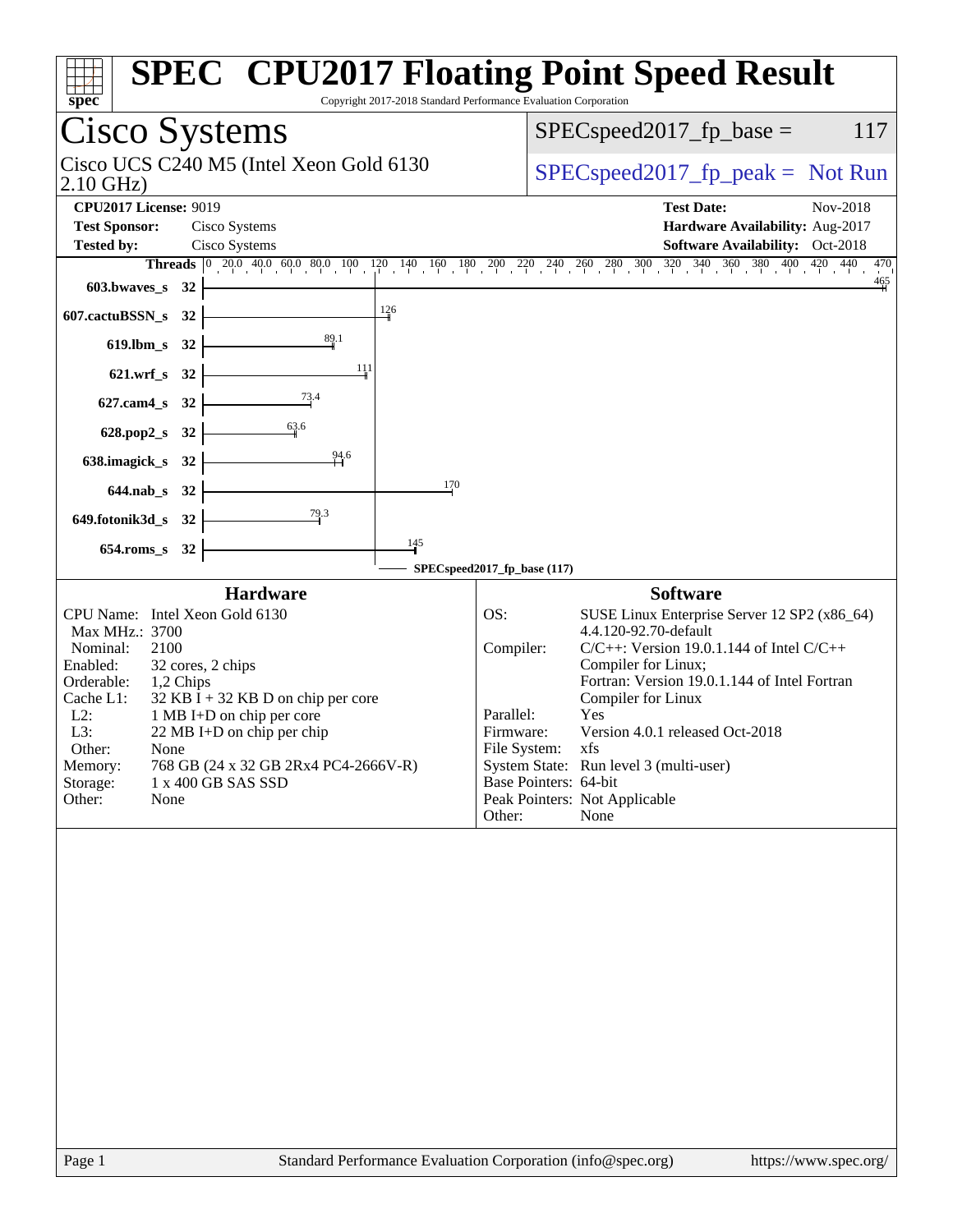

Copyright 2017-2018 Standard Performance Evaluation Corporation

## Cisco Systems

2.10 GHz) Cisco UCS C240 M5 (Intel Xeon Gold 6130  $SPECspeed2017_fp\_peak = Not Run$ 

 $SPEC speed2017_fp\_base = 117$ 

**[CPU2017 License:](http://www.spec.org/auto/cpu2017/Docs/result-fields.html#CPU2017License)** 9019 **[Test Date:](http://www.spec.org/auto/cpu2017/Docs/result-fields.html#TestDate)** Nov-2018 **[Test Sponsor:](http://www.spec.org/auto/cpu2017/Docs/result-fields.html#TestSponsor)** Cisco Systems **[Hardware Availability:](http://www.spec.org/auto/cpu2017/Docs/result-fields.html#HardwareAvailability)** Aug-2017 **[Tested by:](http://www.spec.org/auto/cpu2017/Docs/result-fields.html#Testedby)** Cisco Systems **Cisco Systems [Software Availability:](http://www.spec.org/auto/cpu2017/Docs/result-fields.html#SoftwareAvailability)** Oct-2018

### **[Results Table](http://www.spec.org/auto/cpu2017/Docs/result-fields.html#ResultsTable)**

|                                   | <b>Base</b>    |                |       |                |       | <b>Peak</b>    |       |                |                |              |                |              |                |              |
|-----------------------------------|----------------|----------------|-------|----------------|-------|----------------|-------|----------------|----------------|--------------|----------------|--------------|----------------|--------------|
| <b>Benchmark</b>                  | <b>Threads</b> | <b>Seconds</b> | Ratio | <b>Seconds</b> | Ratio | <b>Seconds</b> | Ratio | <b>Threads</b> | <b>Seconds</b> | <b>Ratio</b> | <b>Seconds</b> | <b>Ratio</b> | <b>Seconds</b> | <b>Ratio</b> |
| 603.bwayes_s                      | 32             | 127            | 463   | 127            | 466   | 127            | 465   |                |                |              |                |              |                |              |
| 607.cactuBSSN s                   | 32             | 132            | 126   | 131            | 127   | 132            | 126   |                |                |              |                |              |                |              |
| $619.$ lbm s                      | 32             | 59.7           | 87.7  | 58.8           | 89.1  | 58.8           | 89.1  |                |                |              |                |              |                |              |
| $621.wrf$ s                       | 32             | <u>119</u>     | 111   | 120            | 111   | 119            | 111   |                |                |              |                |              |                |              |
| $627$ .cam4 s                     | 32             | <u> 121</u>    | 73.4  | 121            | 73.5  | 121            | 73.2  |                |                |              |                |              |                |              |
| $628.pop2_s$                      | 32             | <u>187</u>     | 63.6  | 187            | 63.6  | 192            | 61.9  |                |                |              |                |              |                |              |
| 638.imagick_s                     | 32             | 153            | 94.6  | 151            | 95.3  | 161            | 89.5  |                |                |              |                |              |                |              |
| $644$ .nab s                      | 32             | <u>103</u>     | 170   | 103            | 170   | 103            | 169   |                |                |              |                |              |                |              |
| 649.fotonik3d s                   | 32             | 115            | 79.3  | 115            | 79.0  | 115            | 79.6  |                |                |              |                |              |                |              |
| $654$ .roms s                     | 32             | <b>109</b>     | 145   | 109            | 145   | 109            | 144   |                |                |              |                |              |                |              |
| $SPECspeed2017_fp\_base =$<br>117 |                |                |       |                |       |                |       |                |                |              |                |              |                |              |
| $SPEC speed2017fp peak =$         |                |                |       | <b>Not Run</b> |       |                |       |                |                |              |                |              |                |              |

Results appear in the [order in which they were run.](http://www.spec.org/auto/cpu2017/Docs/result-fields.html#RunOrder) Bold underlined text [indicates a median measurement](http://www.spec.org/auto/cpu2017/Docs/result-fields.html#Median).

### **[Operating System Notes](http://www.spec.org/auto/cpu2017/Docs/result-fields.html#OperatingSystemNotes)**

Stack size set to unlimited using "ulimit -s unlimited"

### **[General Notes](http://www.spec.org/auto/cpu2017/Docs/result-fields.html#GeneralNotes)**

Environment variables set by runcpu before the start of the run: KMP\_AFFINITY = "granularity=fine,compact" LD\_LIBRARY\_PATH = "/home/cpu2017/lib/ia32:/home/cpu2017/lib/intel64" OMP\_STACKSIZE = "192M"

 Binaries compiled on a system with 1x Intel Core i7-4790 CPU + 32GB RAM memory using Redhat Enterprise Linux 7.4 Transparent Huge Pages enabled by default Prior to runcpu invocation Filesystem page cache synced and cleared with: sync; echo 3> /proc/sys/vm/drop\_caches Yes: The test sponsor attests, as of date of publication, that CVE-2017-5754 (Meltdown) is mitigated in the system as tested and documented. Yes: The test sponsor attests, as of date of publication, that CVE-2017-5753 (Spectre variant 1) is mitigated in the system as tested and documented. Yes: The test sponsor attests, as of date of publication, that CVE-2017-5715 (Spectre variant 2) is mitigated in the system as tested and documented.

### **[Platform Notes](http://www.spec.org/auto/cpu2017/Docs/result-fields.html#PlatformNotes)**

BIOS Settings: Intel HyperThreading Technology set to Disabled CPU performance set to Enterprise

**(Continued on next page)**

Page 2 Standard Performance Evaluation Corporation [\(info@spec.org\)](mailto:info@spec.org) <https://www.spec.org/>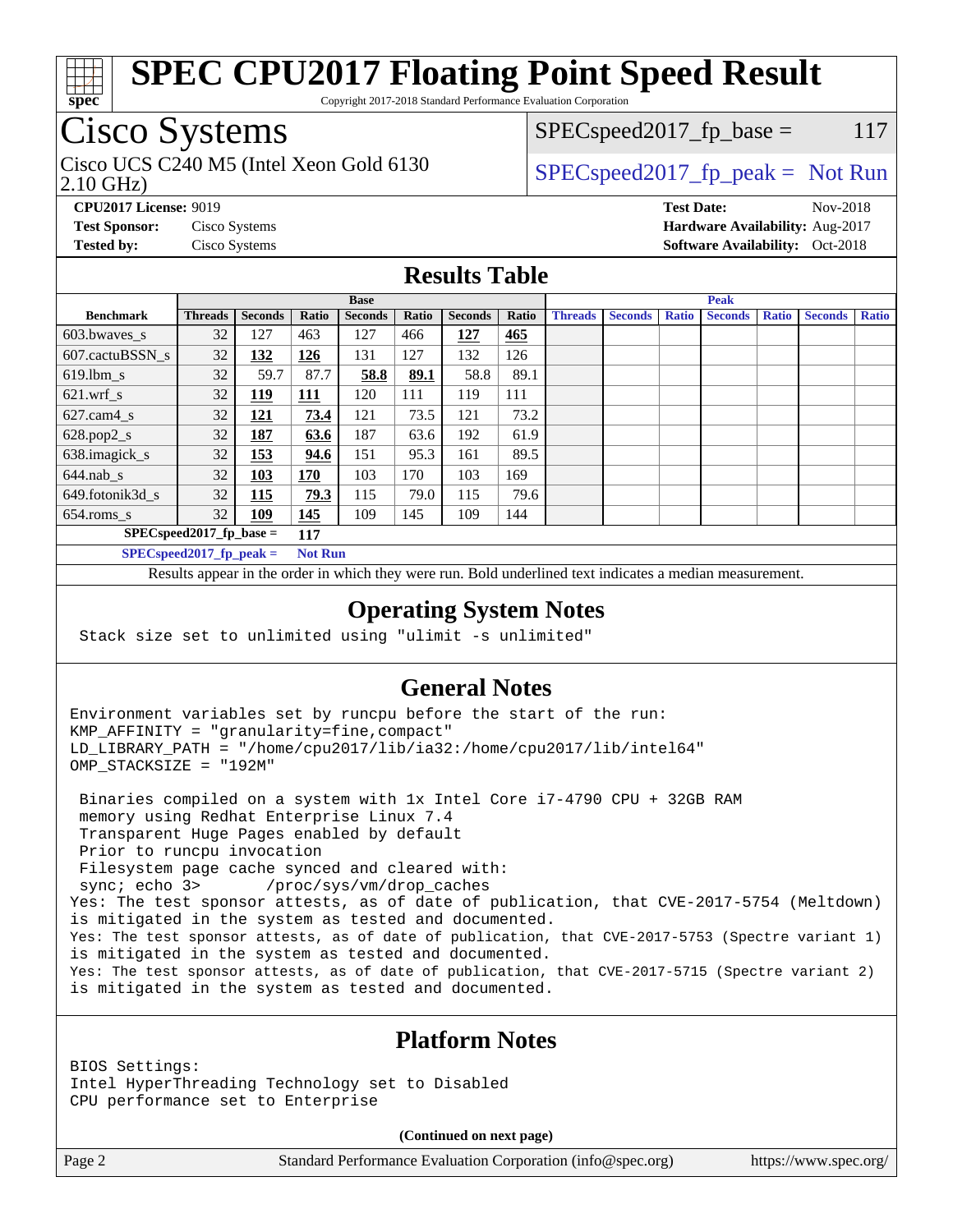

Copyright 2017-2018 Standard Performance Evaluation Corporation

Cisco Systems 2.10 GHz) Cisco UCS C240 M5 (Intel Xeon Gold 6130  $SPEC speed2017<sub>fp</sub> peak = Not Run$ 

 $SPEC speed2017_fp\_base = 117$ 

**[Test Sponsor:](http://www.spec.org/auto/cpu2017/Docs/result-fields.html#TestSponsor)** Cisco Systems **[Hardware Availability:](http://www.spec.org/auto/cpu2017/Docs/result-fields.html#HardwareAvailability)** Aug-2017

**[CPU2017 License:](http://www.spec.org/auto/cpu2017/Docs/result-fields.html#CPU2017License)** 9019 **[Test Date:](http://www.spec.org/auto/cpu2017/Docs/result-fields.html#TestDate)** Nov-2018 **[Tested by:](http://www.spec.org/auto/cpu2017/Docs/result-fields.html#Testedby)** Cisco Systems **[Software Availability:](http://www.spec.org/auto/cpu2017/Docs/result-fields.html#SoftwareAvailability)** Oct-2018

### **[Platform Notes \(Continued\)](http://www.spec.org/auto/cpu2017/Docs/result-fields.html#PlatformNotes)**

Page 3 Standard Performance Evaluation Corporation [\(info@spec.org\)](mailto:info@spec.org) <https://www.spec.org/> Power Performance Tuning set to OS Controls SNC set to Disabled Patrol Scrub set to Disabled Sysinfo program /home/cpu2017/bin/sysinfo Rev: r5797 of 2017-06-14 96c45e4568ad54c135fd618bcc091c0f running on linux-yoo1 Sat Dec 1 04:50:50 2018 SUT (System Under Test) info as seen by some common utilities. For more information on this section, see <https://www.spec.org/cpu2017/Docs/config.html#sysinfo> From /proc/cpuinfo model name : Intel(R) Xeon(R) Gold 6130 CPU @ 2.10GHz 2 "physical id"s (chips) 32 "processors" cores, siblings (Caution: counting these is hw and system dependent. The following excerpts from /proc/cpuinfo might not be reliable. Use with caution.) cpu cores : 16 siblings : 16 physical 0: cores 0 1 2 3 4 5 6 7 8 9 10 11 12 13 14 15 physical 1: cores 0 1 2 3 4 5 6 7 8 9 10 11 12 13 14 15 From lscpu: Architecture: x86\_64 CPU op-mode(s): 32-bit, 64-bit Byte Order: Little Endian  $CPU(s):$  32 On-line CPU(s) list: 0-31 Thread(s) per core: 1 Core(s) per socket: 16 Socket(s): 2 NUMA node(s): 2 Vendor ID: GenuineIntel CPU family: 6 Model: 85 Model name: Intel(R) Xeon(R) Gold 6130 CPU @ 2.10GHz Stepping: 4 CPU MHz: 1596.849 CPU max MHz: 3700.0000 CPU min MHz: 1000.0000 BogoMIPS: 4190.15 Virtualization: VT-x L1d cache: 32K L1i cache: 32K L2 cache: 1024K L3 cache: 22528K NUMA node0 CPU(s): 0-15 **(Continued on next page)**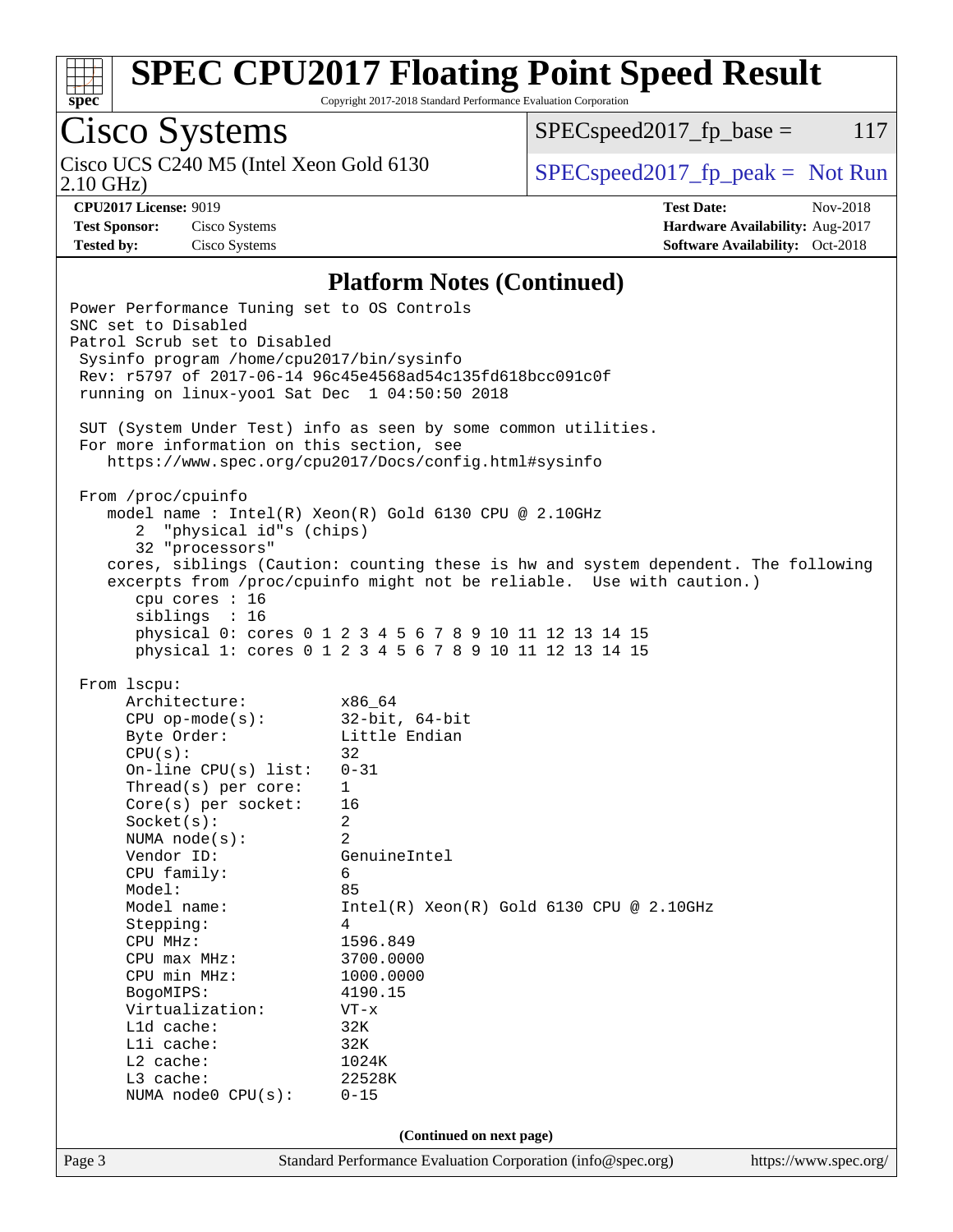

### **[Platform Notes \(Continued\)](http://www.spec.org/auto/cpu2017/Docs/result-fields.html#PlatformNotes)**

 NUMA node1 CPU(s): 16-31 Flags: fpu vme de pse tsc msr pae mce cx8 apic sep mtrr pge mca cmov pat pse36 clflush dts acpi mmx fxsr sse sse2 ss ht tm pbe syscall nx pdpe1gb rdtscp lm constant\_tsc art arch\_perfmon pebs bts rep\_good nopl xtopology nonstop\_tsc aperfmperf eagerfpu pni pclmulqdq dtes64 monitor ds\_cpl vmx smx est tm2 ssse3 sdbg fma cx16 xtpr pdcm pcid dca sse4\_1 sse4\_2 x2apic movbe popcnt tsc\_deadline\_timer aes xsave avx f16c rdrand lahf\_lm abm 3dnowprefetch ida arat epb invpcid\_single pln pts dtherm hwp hwp\_act\_window hwp\_epp hwp\_pkg\_req intel\_pt rsb\_ctxsw spec\_ctrl stibp retpoline kaiser tpr\_shadow vnmi flexpriority ept vpid fsgsbase tsc\_adjust bmi1 hle avx2 smep bmi2 erms invpcid rtm cqm mpx avx512f avx512dq rdseed adx smap clflushopt clwb avx512cd avx512bw avx512vl xsaveopt xsavec xgetbv1 cqm\_llc cqm\_occup\_llc /proc/cpuinfo cache data cache size : 22528 KB From numactl --hardware WARNING: a numactl 'node' might or might not correspond to a physical chip. available: 2 nodes (0-1) node 0 cpus: 0 1 2 3 4 5 6 7 8 9 10 11 12 13 14 15 node 0 size: 385626 MB node 0 free: 383517 MB node 1 cpus: 16 17 18 19 20 21 22 23 24 25 26 27 28 29 30 31 node 1 size: 387054 MB node 1 free: 381216 MB node distances: node 0 1 0: 10 21 1: 21 10 From /proc/meminfo MemTotal: 791225568 kB HugePages\_Total: 0 Hugepagesize: 2048 kB From /etc/\*release\* /etc/\*version\* SuSE-release: SUSE Linux Enterprise Server 12 (x86\_64) VERSION = 12 PATCHLEVEL = 2 # This file is deprecated and will be removed in a future service pack or release. # Please check /etc/os-release for details about this release. os-release: NAME="SLES" VERSION="12-SP2" VERSION\_ID="12.2" PRETTY\_NAME="SUSE Linux Enterprise Server 12 SP2" ID="sles" **(Continued on next page)**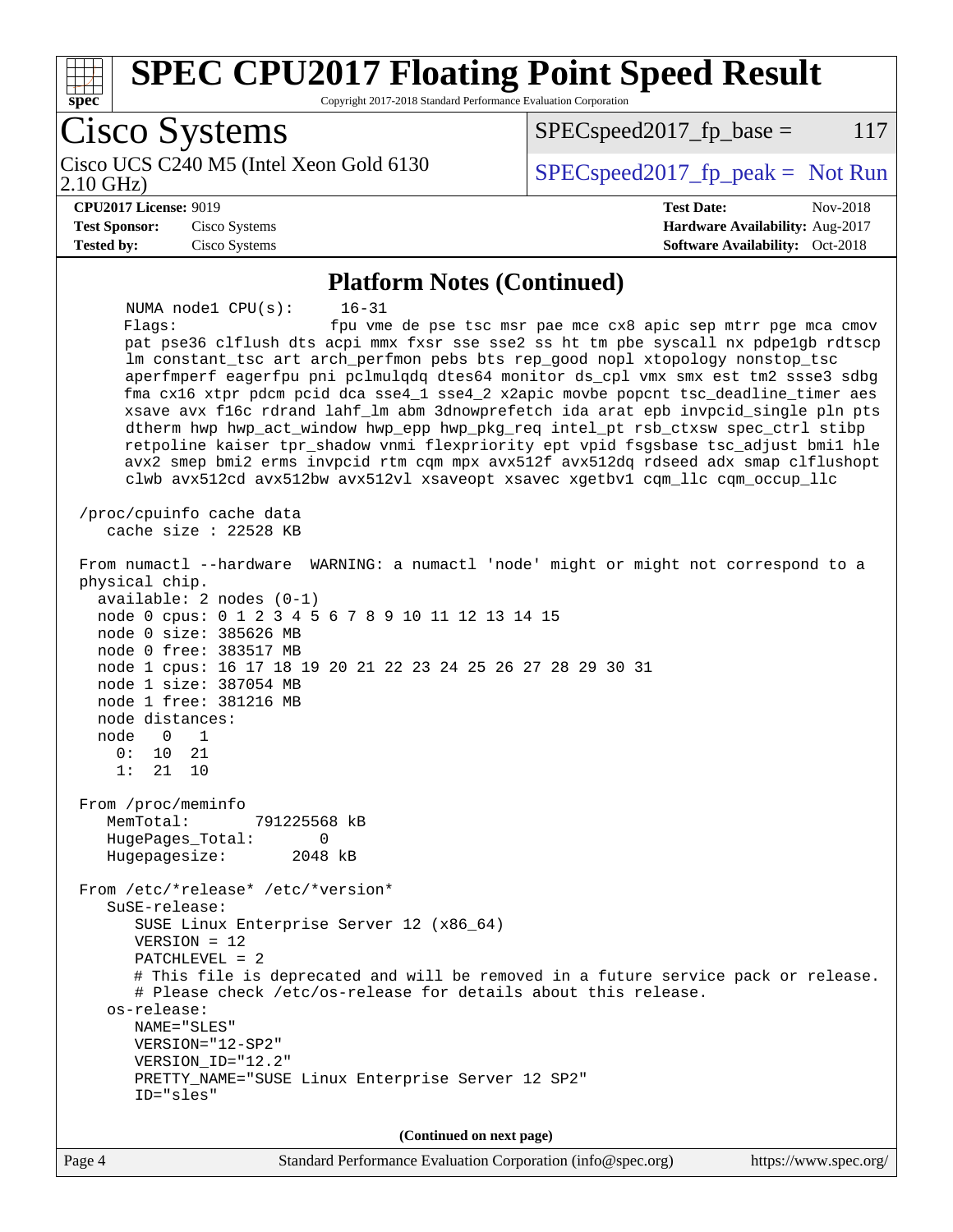

Copyright 2017-2018 Standard Performance Evaluation Corporation

## Cisco Systems

2.10 GHz) Cisco UCS C240 M5 (Intel Xeon Gold 6130  $SPECspeed2017_fp\_peak = Not Run$ 

 $SPEC speed2017_fp\_base = 117$ 

**[Test Sponsor:](http://www.spec.org/auto/cpu2017/Docs/result-fields.html#TestSponsor)** Cisco Systems **[Hardware Availability:](http://www.spec.org/auto/cpu2017/Docs/result-fields.html#HardwareAvailability)** Aug-2017 **[Tested by:](http://www.spec.org/auto/cpu2017/Docs/result-fields.html#Testedby)** Cisco Systems **Cisco Systems [Software Availability:](http://www.spec.org/auto/cpu2017/Docs/result-fields.html#SoftwareAvailability)** Oct-2018

**[CPU2017 License:](http://www.spec.org/auto/cpu2017/Docs/result-fields.html#CPU2017License)** 9019 **[Test Date:](http://www.spec.org/auto/cpu2017/Docs/result-fields.html#TestDate)** Nov-2018

### **[Platform Notes \(Continued\)](http://www.spec.org/auto/cpu2017/Docs/result-fields.html#PlatformNotes)**

 ANSI\_COLOR="0;32" CPE\_NAME="cpe:/o:suse:sles:12:sp2"

uname -a:

 Linux linux-yoo1 4.4.120-92.70-default #1 SMP Wed Mar 14 15:59:43 UTC 2018 (52a83de) x86\_64 x86\_64 x86\_64 GNU/Linux

run-level 3 Nov 30 14:22

 SPEC is set to: /home/cpu2017 Filesystem Type Size Used Avail Use% Mounted on /dev/sda1 xfs 224G 116G 108G 52% /

 Additional information from dmidecode follows. WARNING: Use caution when you interpret this section. The 'dmidecode' program reads system data which is "intended to allow hardware to be accurately determined", but the intent may not be met, as there are frequent changes to hardware, firmware, and the "DMTF SMBIOS" standard. BIOS Cisco Systems, Inc. C240M5.4.0.1.139.1003182220 10/03/2018 Memory:

 12x 0xCE00 M393A4K40BB2-CTD 32 GB 2 rank 2666 12x 0xCE00 M393A4K40CB2-CTD 32 GB 2 rank 2666

(End of data from sysinfo program)

### **[Compiler Version Notes](http://www.spec.org/auto/cpu2017/Docs/result-fields.html#CompilerVersionNotes)**

| CC.         | $619.1$ bm_s(base) $638.imagick_s(base)$ $644.nab_s(base)$                                                                         |                                                             |                       |
|-------------|------------------------------------------------------------------------------------------------------------------------------------|-------------------------------------------------------------|-----------------------|
|             | icc (ICC) 19.0.1.144 20181018<br>Copyright (C) 1985-2018 Intel Corporation. All rights reserved.                                   |                                                             |                       |
|             | FC 607.cactuBSSN s(base)                                                                                                           |                                                             |                       |
|             | icpc (ICC) 19.0.1.144 20181018<br>Copyright (C) 1985-2018 Intel Corporation. All rights reserved.<br>icc (ICC) 19.0.1.144 20181018 |                                                             |                       |
|             | Copyright (C) 1985-2018 Intel Corporation. All rights reserved.<br>ifort (IFORT) 19.0.1.144 20181018                               |                                                             |                       |
|             | Copyright (C) 1985-2018 Intel Corporation. All rights reserved.                                                                    |                                                             |                       |
| $_{\rm FC}$ | 603.bwaves $s(base)$ 649.fotonik3d $s(base)$ 654.roms $s(base)$                                                                    | (Continued on next page)                                    |                       |
| Page 5      |                                                                                                                                    | Standard Performance Evaluation Corporation (info@spec.org) | https://www.spec.org/ |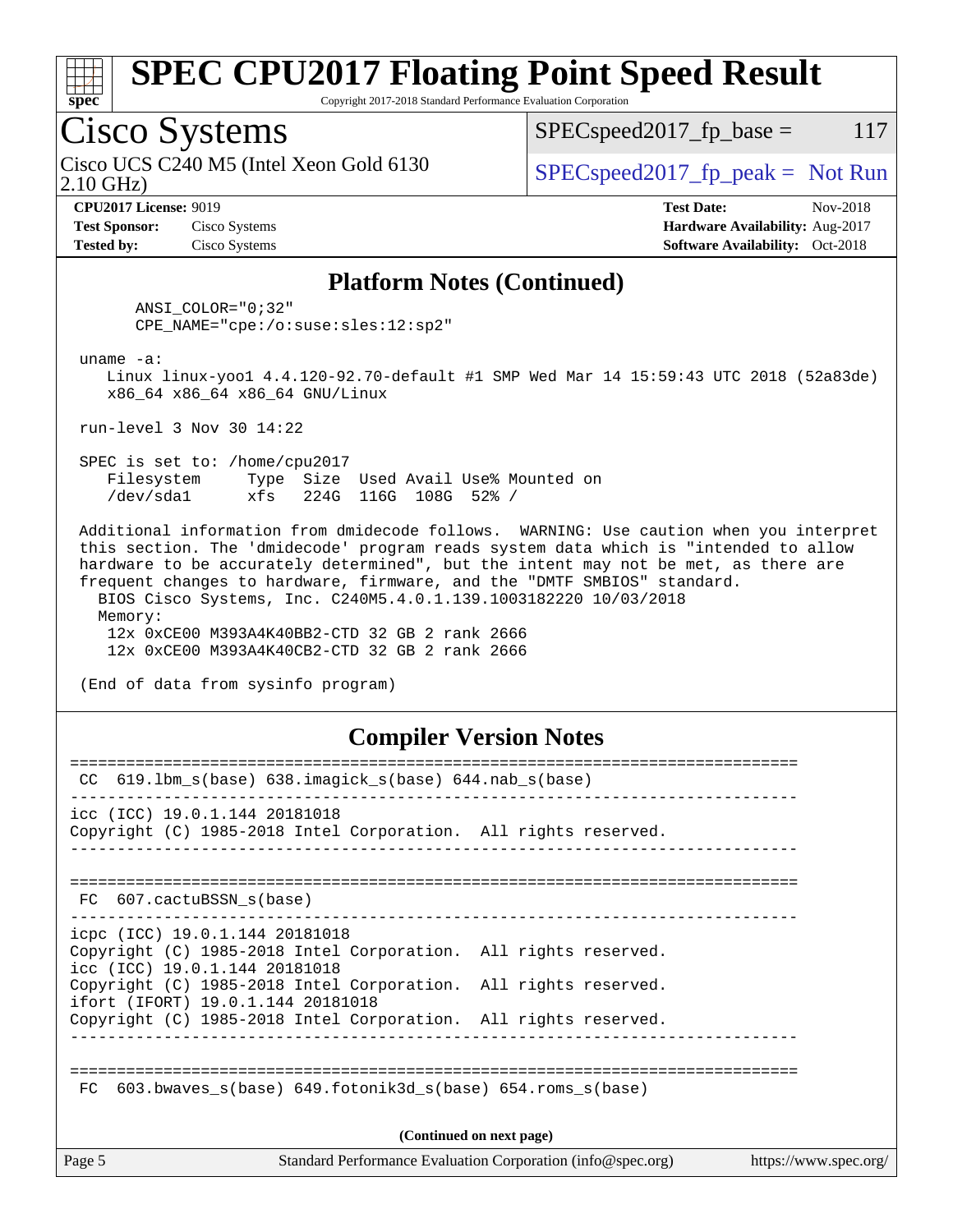

Copyright 2017-2018 Standard Performance Evaluation Corporation

## Cisco Systems

Cisco UCS C240 M5 (Intel Xeon Gold 6130  $SPEC speed2017<sub>fp</sub> peak = Not Run$ 

 $SPEC speed2017_fp\_base = 117$ 

2.10 GHz)

**[CPU2017 License:](http://www.spec.org/auto/cpu2017/Docs/result-fields.html#CPU2017License)** 9019 **[Test Date:](http://www.spec.org/auto/cpu2017/Docs/result-fields.html#TestDate)** Nov-2018 **[Test Sponsor:](http://www.spec.org/auto/cpu2017/Docs/result-fields.html#TestSponsor)** Cisco Systems **[Hardware Availability:](http://www.spec.org/auto/cpu2017/Docs/result-fields.html#HardwareAvailability)** Aug-2017 **[Tested by:](http://www.spec.org/auto/cpu2017/Docs/result-fields.html#Testedby)** Cisco Systems **[Software Availability:](http://www.spec.org/auto/cpu2017/Docs/result-fields.html#SoftwareAvailability)** Oct-2018

### **[Compiler Version Notes \(Continued\)](http://www.spec.org/auto/cpu2017/Docs/result-fields.html#CompilerVersionNotes)**

----------------------------------------------------------------------------- ifort (IFORT) 19.0.1.144 20181018

Copyright (C) 1985-2018 Intel Corporation. All rights reserved. ------------------------------------------------------------------------------

==============================================================================

CC 621.wrf\_s(base) 627.cam4\_s(base) 628.pop2\_s(base)

----------------------------------------------------------------------------- ifort (IFORT) 19.0.1.144 20181018 Copyright (C) 1985-2018 Intel Corporation. All rights reserved. icc (ICC) 19.0.1.144 20181018 Copyright (C) 1985-2018 Intel Corporation. All rights reserved.

------------------------------------------------------------------------------

## **[Base Compiler Invocation](http://www.spec.org/auto/cpu2017/Docs/result-fields.html#BaseCompilerInvocation)**

[C benchmarks](http://www.spec.org/auto/cpu2017/Docs/result-fields.html#Cbenchmarks): [icc -m64 -std=c11](http://www.spec.org/cpu2017/results/res2018q4/cpu2017-20181211-10243.flags.html#user_CCbase_intel_icc_64bit_c11_33ee0cdaae7deeeab2a9725423ba97205ce30f63b9926c2519791662299b76a0318f32ddfffdc46587804de3178b4f9328c46fa7c2b0cd779d7a61945c91cd35)

[Fortran benchmarks](http://www.spec.org/auto/cpu2017/Docs/result-fields.html#Fortranbenchmarks): [ifort -m64](http://www.spec.org/cpu2017/results/res2018q4/cpu2017-20181211-10243.flags.html#user_FCbase_intel_ifort_64bit_24f2bb282fbaeffd6157abe4f878425411749daecae9a33200eee2bee2fe76f3b89351d69a8130dd5949958ce389cf37ff59a95e7a40d588e8d3a57e0c3fd751)

[Benchmarks using both Fortran and C](http://www.spec.org/auto/cpu2017/Docs/result-fields.html#BenchmarksusingbothFortranandC): [ifort -m64](http://www.spec.org/cpu2017/results/res2018q4/cpu2017-20181211-10243.flags.html#user_CC_FCbase_intel_ifort_64bit_24f2bb282fbaeffd6157abe4f878425411749daecae9a33200eee2bee2fe76f3b89351d69a8130dd5949958ce389cf37ff59a95e7a40d588e8d3a57e0c3fd751) [icc -m64 -std=c11](http://www.spec.org/cpu2017/results/res2018q4/cpu2017-20181211-10243.flags.html#user_CC_FCbase_intel_icc_64bit_c11_33ee0cdaae7deeeab2a9725423ba97205ce30f63b9926c2519791662299b76a0318f32ddfffdc46587804de3178b4f9328c46fa7c2b0cd779d7a61945c91cd35)

[Benchmarks using Fortran, C, and C++:](http://www.spec.org/auto/cpu2017/Docs/result-fields.html#BenchmarksusingFortranCandCXX) [icpc -m64](http://www.spec.org/cpu2017/results/res2018q4/cpu2017-20181211-10243.flags.html#user_CC_CXX_FCbase_intel_icpc_64bit_4ecb2543ae3f1412ef961e0650ca070fec7b7afdcd6ed48761b84423119d1bf6bdf5cad15b44d48e7256388bc77273b966e5eb805aefd121eb22e9299b2ec9d9) [icc -m64 -std=c11](http://www.spec.org/cpu2017/results/res2018q4/cpu2017-20181211-10243.flags.html#user_CC_CXX_FCbase_intel_icc_64bit_c11_33ee0cdaae7deeeab2a9725423ba97205ce30f63b9926c2519791662299b76a0318f32ddfffdc46587804de3178b4f9328c46fa7c2b0cd779d7a61945c91cd35) [ifort -m64](http://www.spec.org/cpu2017/results/res2018q4/cpu2017-20181211-10243.flags.html#user_CC_CXX_FCbase_intel_ifort_64bit_24f2bb282fbaeffd6157abe4f878425411749daecae9a33200eee2bee2fe76f3b89351d69a8130dd5949958ce389cf37ff59a95e7a40d588e8d3a57e0c3fd751)

## **[Base Portability Flags](http://www.spec.org/auto/cpu2017/Docs/result-fields.html#BasePortabilityFlags)**

 603.bwaves\_s: [-DSPEC\\_LP64](http://www.spec.org/cpu2017/results/res2018q4/cpu2017-20181211-10243.flags.html#suite_basePORTABILITY603_bwaves_s_DSPEC_LP64) 607.cactuBSSN\_s: [-DSPEC\\_LP64](http://www.spec.org/cpu2017/results/res2018q4/cpu2017-20181211-10243.flags.html#suite_basePORTABILITY607_cactuBSSN_s_DSPEC_LP64) 619.lbm\_s: [-DSPEC\\_LP64](http://www.spec.org/cpu2017/results/res2018q4/cpu2017-20181211-10243.flags.html#suite_basePORTABILITY619_lbm_s_DSPEC_LP64) 621.wrf\_s: [-DSPEC\\_LP64](http://www.spec.org/cpu2017/results/res2018q4/cpu2017-20181211-10243.flags.html#suite_basePORTABILITY621_wrf_s_DSPEC_LP64) [-DSPEC\\_CASE\\_FLAG](http://www.spec.org/cpu2017/results/res2018q4/cpu2017-20181211-10243.flags.html#b621.wrf_s_baseCPORTABILITY_DSPEC_CASE_FLAG) [-convert big\\_endian](http://www.spec.org/cpu2017/results/res2018q4/cpu2017-20181211-10243.flags.html#user_baseFPORTABILITY621_wrf_s_convert_big_endian_c3194028bc08c63ac5d04de18c48ce6d347e4e562e8892b8bdbdc0214820426deb8554edfa529a3fb25a586e65a3d812c835984020483e7e73212c4d31a38223) 627.cam4\_s: [-DSPEC\\_LP64](http://www.spec.org/cpu2017/results/res2018q4/cpu2017-20181211-10243.flags.html#suite_basePORTABILITY627_cam4_s_DSPEC_LP64) [-DSPEC\\_CASE\\_FLAG](http://www.spec.org/cpu2017/results/res2018q4/cpu2017-20181211-10243.flags.html#b627.cam4_s_baseCPORTABILITY_DSPEC_CASE_FLAG) 628.pop2\_s: [-DSPEC\\_LP64](http://www.spec.org/cpu2017/results/res2018q4/cpu2017-20181211-10243.flags.html#suite_basePORTABILITY628_pop2_s_DSPEC_LP64) [-DSPEC\\_CASE\\_FLAG](http://www.spec.org/cpu2017/results/res2018q4/cpu2017-20181211-10243.flags.html#b628.pop2_s_baseCPORTABILITY_DSPEC_CASE_FLAG) [-convert big\\_endian](http://www.spec.org/cpu2017/results/res2018q4/cpu2017-20181211-10243.flags.html#user_baseFPORTABILITY628_pop2_s_convert_big_endian_c3194028bc08c63ac5d04de18c48ce6d347e4e562e8892b8bdbdc0214820426deb8554edfa529a3fb25a586e65a3d812c835984020483e7e73212c4d31a38223) [-assume byterecl](http://www.spec.org/cpu2017/results/res2018q4/cpu2017-20181211-10243.flags.html#user_baseFPORTABILITY628_pop2_s_assume_byterecl_7e47d18b9513cf18525430bbf0f2177aa9bf368bc7a059c09b2c06a34b53bd3447c950d3f8d6c70e3faf3a05c8557d66a5798b567902e8849adc142926523472) 638.imagick\_s: [-DSPEC\\_LP64](http://www.spec.org/cpu2017/results/res2018q4/cpu2017-20181211-10243.flags.html#suite_basePORTABILITY638_imagick_s_DSPEC_LP64) 644.nab\_s: [-DSPEC\\_LP64](http://www.spec.org/cpu2017/results/res2018q4/cpu2017-20181211-10243.flags.html#suite_basePORTABILITY644_nab_s_DSPEC_LP64) 649.fotonik3d\_s: [-DSPEC\\_LP64](http://www.spec.org/cpu2017/results/res2018q4/cpu2017-20181211-10243.flags.html#suite_basePORTABILITY649_fotonik3d_s_DSPEC_LP64) 654.roms\_s: [-DSPEC\\_LP64](http://www.spec.org/cpu2017/results/res2018q4/cpu2017-20181211-10243.flags.html#suite_basePORTABILITY654_roms_s_DSPEC_LP64)